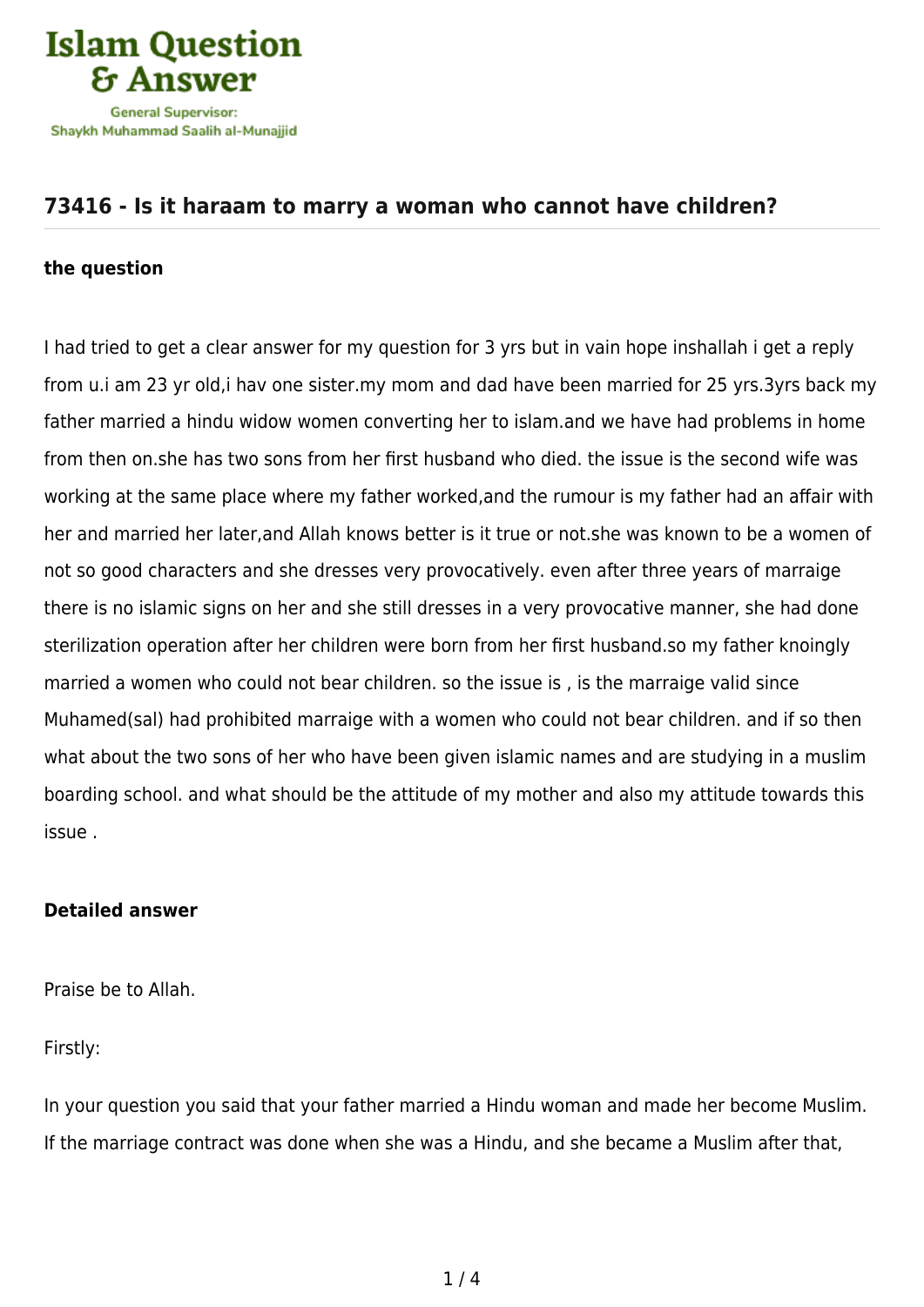

then the marriage is invalid, and your father should do a new marriage contract, because Allaah has forbidden Muslim men to marry mushrik women until they become Muslim. Allaah says (interpretation of the meaning):

"And do not marry Al-Mushrikaat (idolatresses) till they believe (worship Allaah Alone)"

[al-Baqarah 2:221]

If the marriage contract was done after she became Muslim, then the marriage is valid.

Secondly:

 It is not permissible for your father to marry a woman who is as you describe. Islam encourages marriage to religiously-committed women. Her dressing in a provocative manner prevents the Muslim from making this choice. You have to advise your father in the way that is better to urge her to adhere to Islamic rulings, which includes telling her to wear hijab and behave in a proper manner.

## Thirdly:

The Messenger (peace and blessings of Allaah be upon him) encouraged marriage to women who are fertile. It was narrated that Anas ibn Maalik (may Allaah be pleased with him) said: The Messenger of Allaah (peace and blessings of Allaah be upon him) used to say: "Marry the one who is loving and fertile, for I will feel proud of your large numbers before the other Prophets on the Day of Resurrection." Narrated by Ahmad (12202). Classed as saheeh by Ibn Hibbaan (3/338) and by al-Haythami in Majma' al-Zawaa'id (4/474).

Sham al-Deen Abaadi (may Allaah have mercy on him) said:

Wudood (loving) means she loves her husband.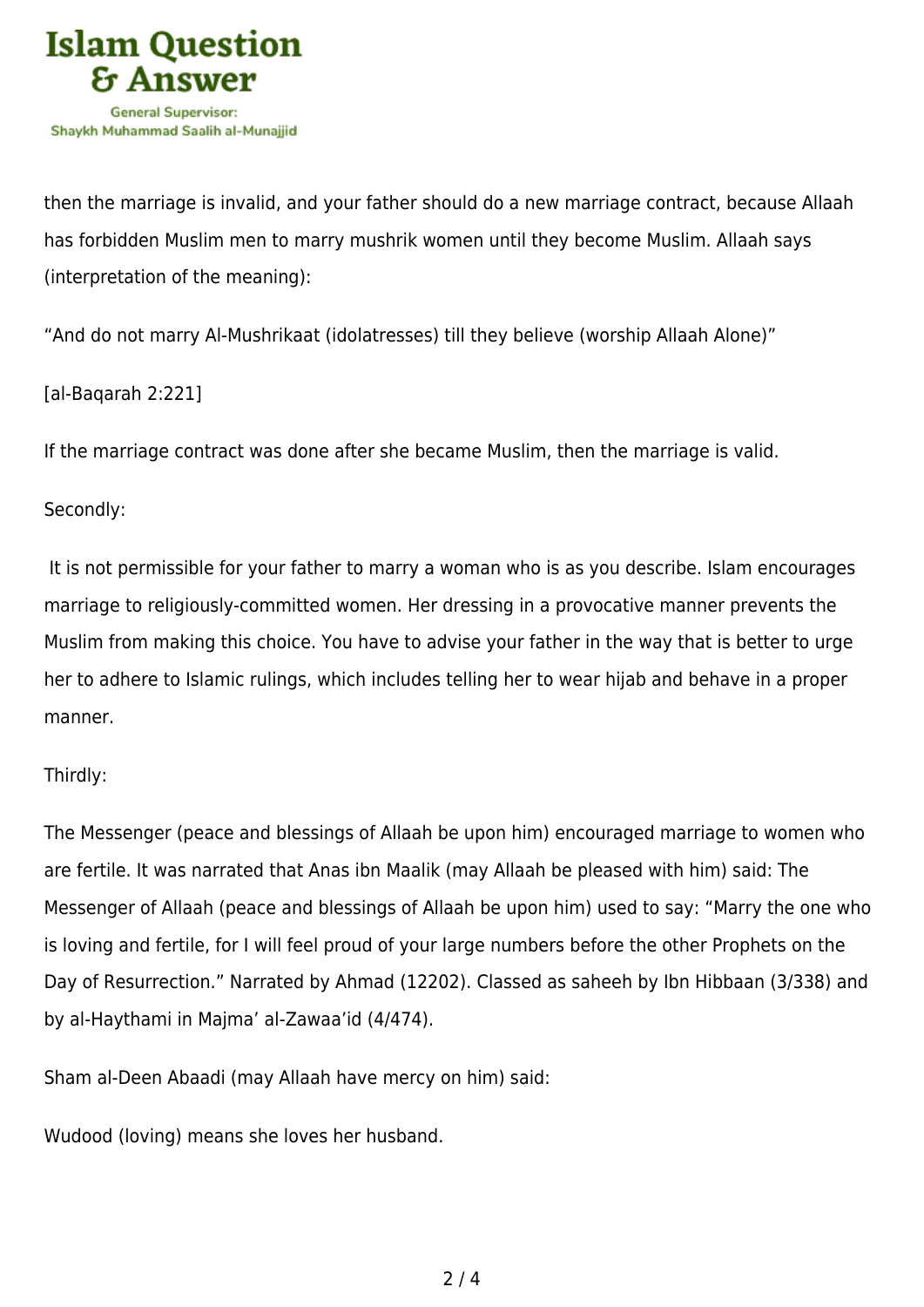

Wulood (fertile) means the one who bears many children.

These two conditions are mentioned together because if a fertile woman is not loving, her husband will feel no desire for her, and if a loving woman is not fertile, the desired aim will not be achieved, which is to increase the numbers of the ummah by producing many children. These two characteristics may be known in the case of virgins from the behaviour of their relatives, because in most cases relatives are similar in behaviour and characteristics.

'Awn al-Ma'bood (6/33-34)

The Prophet (peace and blessings of Allaah be upon him) told men not to marry infertile women. It was narrated that Ma'qil ibn Yasaar (may Allaah be pleased with him) said: A man came to the Prophet (peace and blessings of Allaah be upon him) and said: I have found a woman who is of good lineage and beautiful, but she cannot have children. Should I marry her? He said: No. Then he came to him a second time, and he told him not (to marry that woman). Then he came to him a third time and he said: "Marry the one who is loving and fertile, for I will be proud of your great numbers before the nations." Narrated by al-Nasaa'i (3227) and Abu Dawood (2050). Classed as saheeh by Ibn Hibbaan (9/363) and by al-Albaani in Saheeh al-Targheeb (1921).

This prohibition does not mean that it is haraam, rather it is makrooh. The scholars stated that choosing a fertile woman is mustahabb, not obligatory.

Ibn Qudaamah said in al-Mughni:

It is mustahabb that she be from a family whose women are known to bear many children. End quote.

Al-Manaawi said in Fayd al-Qadeer (6. hadeeth 9775):

Marrying a woman who is not fertile is makrooh. End quote.